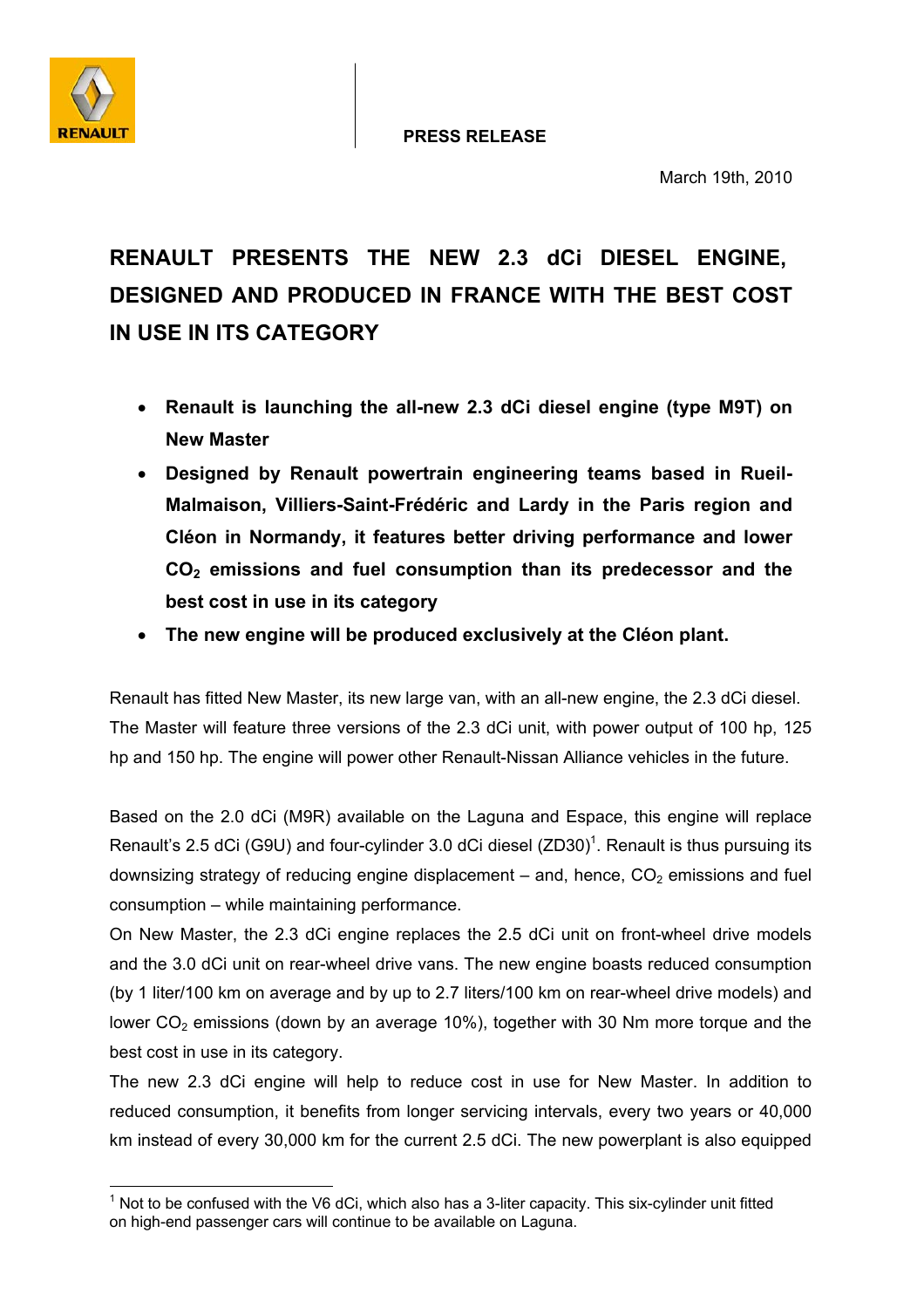with a timing chain, which means the timing belt does not have to be replaced every six years. New Master's Total Cost of Ownership has fallen by €1,800 on average over 150,000km (or four years, whichever comes first), for a monthly saving of  $\epsilon$ 37 (based on a pre-tax diesel price of €0.87/litre).

This performance has been accomplished through reduced engine displacement and a new injection system. The 2.3 dCi takes the technical base of the Renault-Nissan Alliance 2.0 dCi, a unit renowned for its comfort in use, robustness and reliability. Capacity has been changed to 2.3 liters by increasing the diameter of the cylinders and piston travel. The new engine is also equipped with latest-generation seven-hole injectors.

The versatile 2.3 dCi can be fitted on all versions of New Master and comes in front-wheel drive (cross-wise architecture) and rear-wheel drive (lengthwise) versions.

Renault has chosen to produce the engine at Cléon in France. The plant, which also produces the high-end 2.0, 2.0 turbo petrol engines and 1.9 dCi and V6 3.0 dCi diesels, along with 5- and 6-speed manual gearboxes, has extensive know-how in powertrain production.

The Cléon plant has flexible production lines, with the same line able to produce the 2.0 dCi and 2.3 dCi engines. Renault has implemented the very latest production techniques such as kitting/picking and strike zones, which make the plant more competitive on quality, costs and lead times.

As a reminder, Cléon will also begin production of the 1.6 dCi (R9M) in 2011, replacing the current 1.9 dCi. This engine will reduce  $CO<sub>2</sub>$  emissions by 30 g/km and fuel consumption by 20%.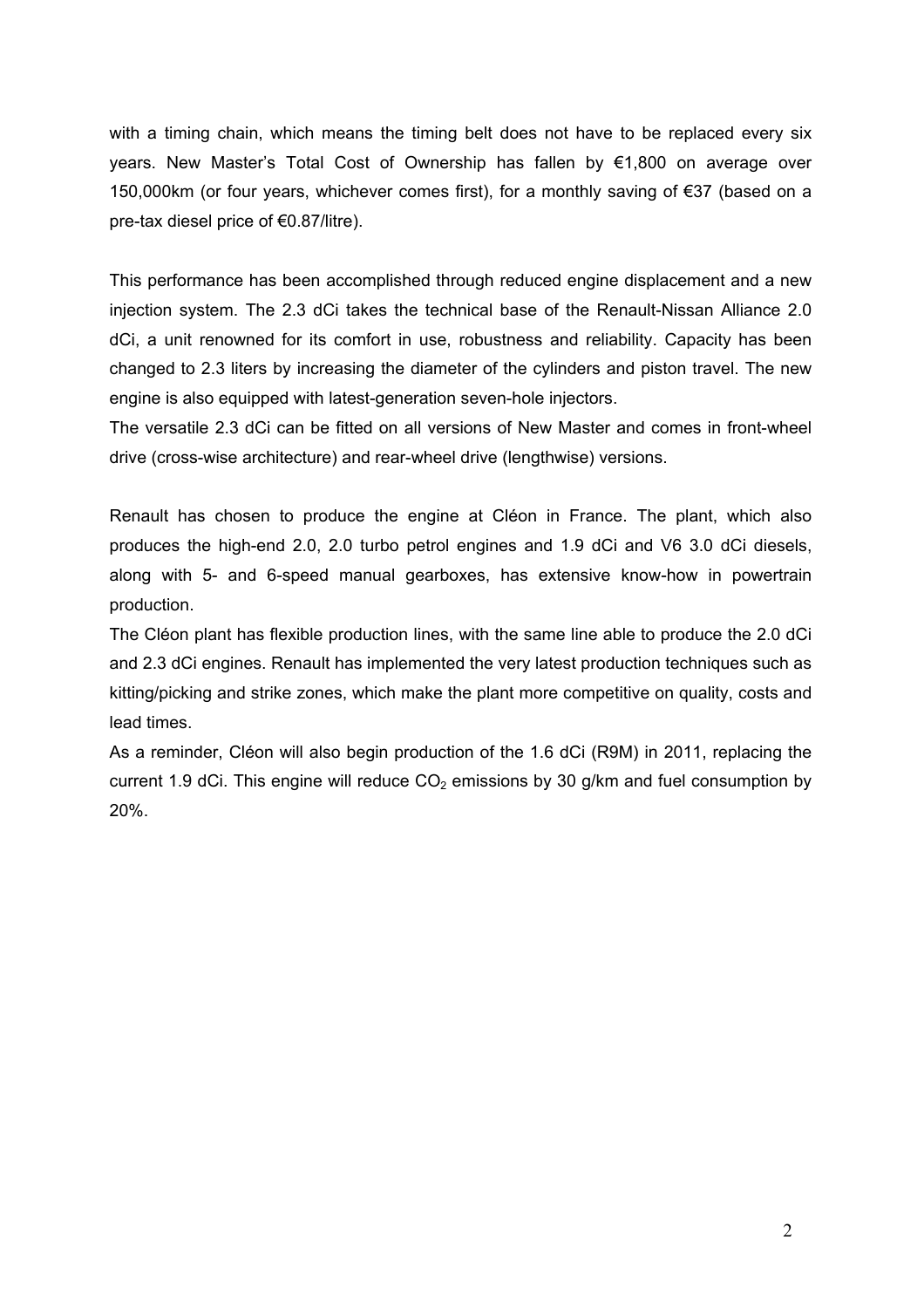**Annex: Technical characteristics of the engine: p. 3 Renault's powertrain strategy: p. 3 Renault powertrain engineering: p. 3 The Cléon plant: p. 4** 

**Manufacturing news: p. 5** 

# **Technical characteristics of the engine:**

Two architectures: front- and rear-wheel drive

Two transmissions: manual and robotized with a two-mass flywheel between the engine and gearbox

Two pollution standards: Euro4 (without PF) and Euro5 (with PF)

Three performance levels: 75 kW and 92 kW (with a fixed-geometry turbo) and 110 kW (with a variable-geometry turbo)

# **Renault's powertrain strategy:**

As part of its objective to become European leader by 2015 in terms of the lowest average CO<sub>2</sub> emissions, Renault is working on low-emission vehicles AND zero-emission vehicles, with the aim of bringing new technologies to the greatest number at an affordable price. Powertrain projects are focused in two areas:

- The continuous reduction of  $CO<sub>2</sub>$  emissions of petrol and diesel engines through the widespread application of downsizing and the introduction of new technologies on conventional engines and transmissions.
- A breakthrough technological solution, with 100% electric vehicles emitting no  $CO<sub>2</sub>$ emissions in use. Renault's ambition is to become a leader in the mass marketing of electric vehicles. The Renault-Nissan Alliance is developing a complete range of 100% electric powertrains with power ranging from 15 kW to 70 kW (20 hp to 95 hp).

# **Renault powertrain engineering:**

Renault powertrain engineering's mission is to:

- Develop the powertrain strategy of the Group, benefiting from synergies with Nissan within the Alliance
- Design a range of innovative powertrains meeting the customers' needs, pollution regulations, requirements for CO2 emission reduction, and the best levels of quality and cost
- Design and implement the mechanical industrial system in mechanical plants.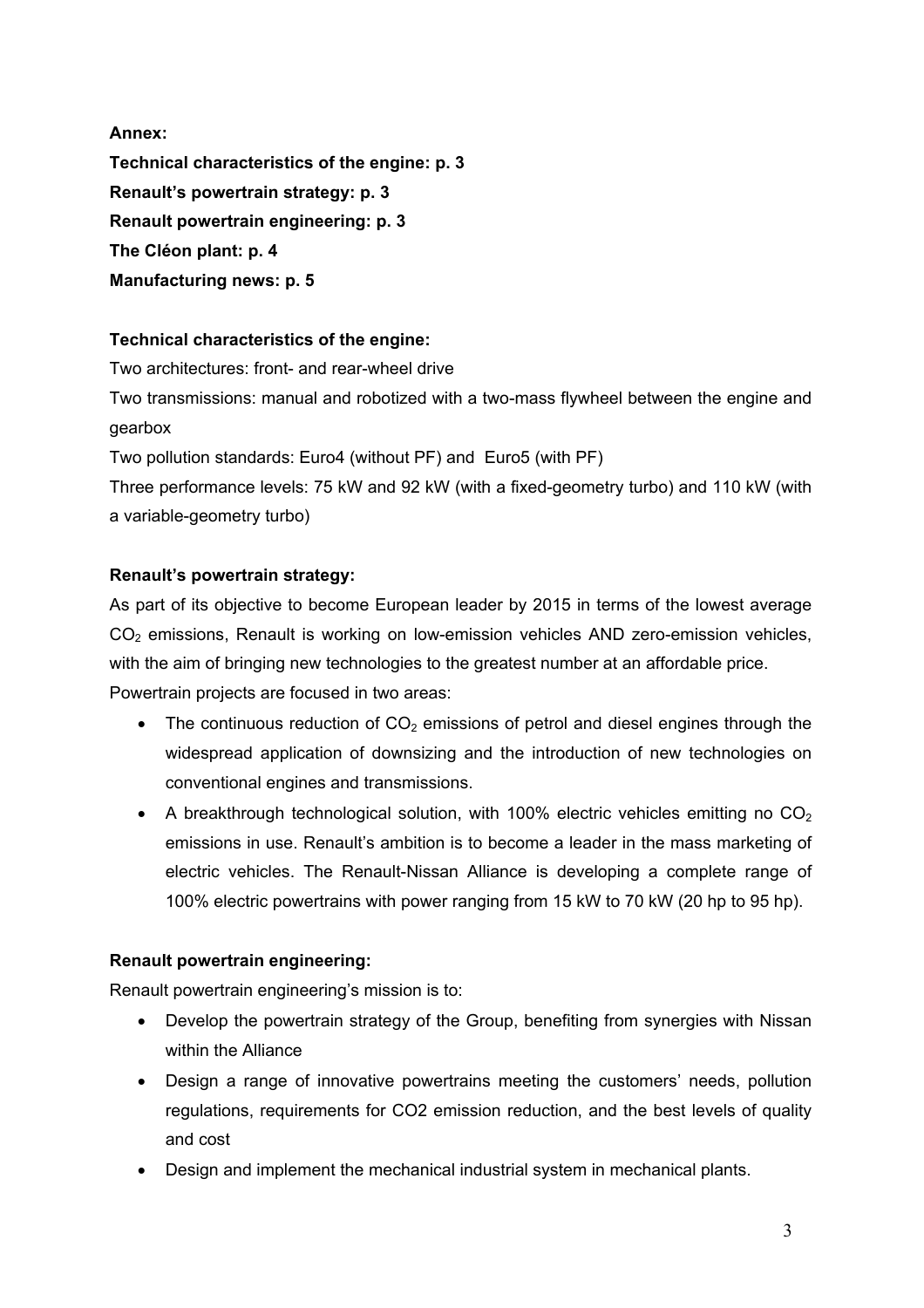Its activities include Diesel, gasoline and electric engines and all manual and automatic transmissions.

The Renault mechanical engineering department comprises 5 100 employees worldwide, 3 500 of whom are based in France, mainly in Rueil-Malmaison, Lardy and Cléon.

### **The Cléon plant:**

### **Timeline:**

1958: Creation of Cléon plant, producing gearboxes.

1960: Construction of a second building dedicated to engines.

1964: Creation of the aluminum foundry. Production of first aluminum cylinder blocks for the Renault 16.

1970: Construction of a new building for the production of gearboxes then engines.

2000: Installation of flexible production lines.

2001: Transfer to Cléon of Powertrain Component Production for prototypes.

2005: Production launch of the M9R (2.0 dCi), the first Alliance engine, and the PK4 gearbox.

2007: Construction of a wharf for direct exports of M9 engines to Japan and South Korea.

2008:  $50<sup>th</sup>$  anniversary of the plant; production launch of the V9X (3.0 dCi).

2010: Production launch of the M9T (2.3 dCi).

2011: Production launch of the R9M (1.6 dCi)

# **Production:**

Engines: F4R (2.0 and 2.0 T), F9Q (1.9 dCi), G9T (2.2 dCi), M9T (2.3 dCi), G9U (2.5 dCi), M9R (2.0 dCi)

Gearboxes: JH1 (5-speed manual), PK5 (5-speed manual), PK6 (6-speed manual), PF6 (6-speed manual), PK4 (6-speed manual), JR5 (5-speed manual).

# **Renault in France:**

Key data:

• Renault has 14 industrial sites in France out of a total 38 worldwide. One in three industrial employees at the Renault group works at a French site.

- In 2009 Renault produced around 545,000 vehicles and sold 635,000 Renault vehicles in France.
- 55% of the industrial value-added of the Group is achieved in France.
- For production in France, 60% of purchasing is sourced from suppliers located in France.
- 82% of Renault's R&D workforce works in France.

Renault vehicle production today in France: